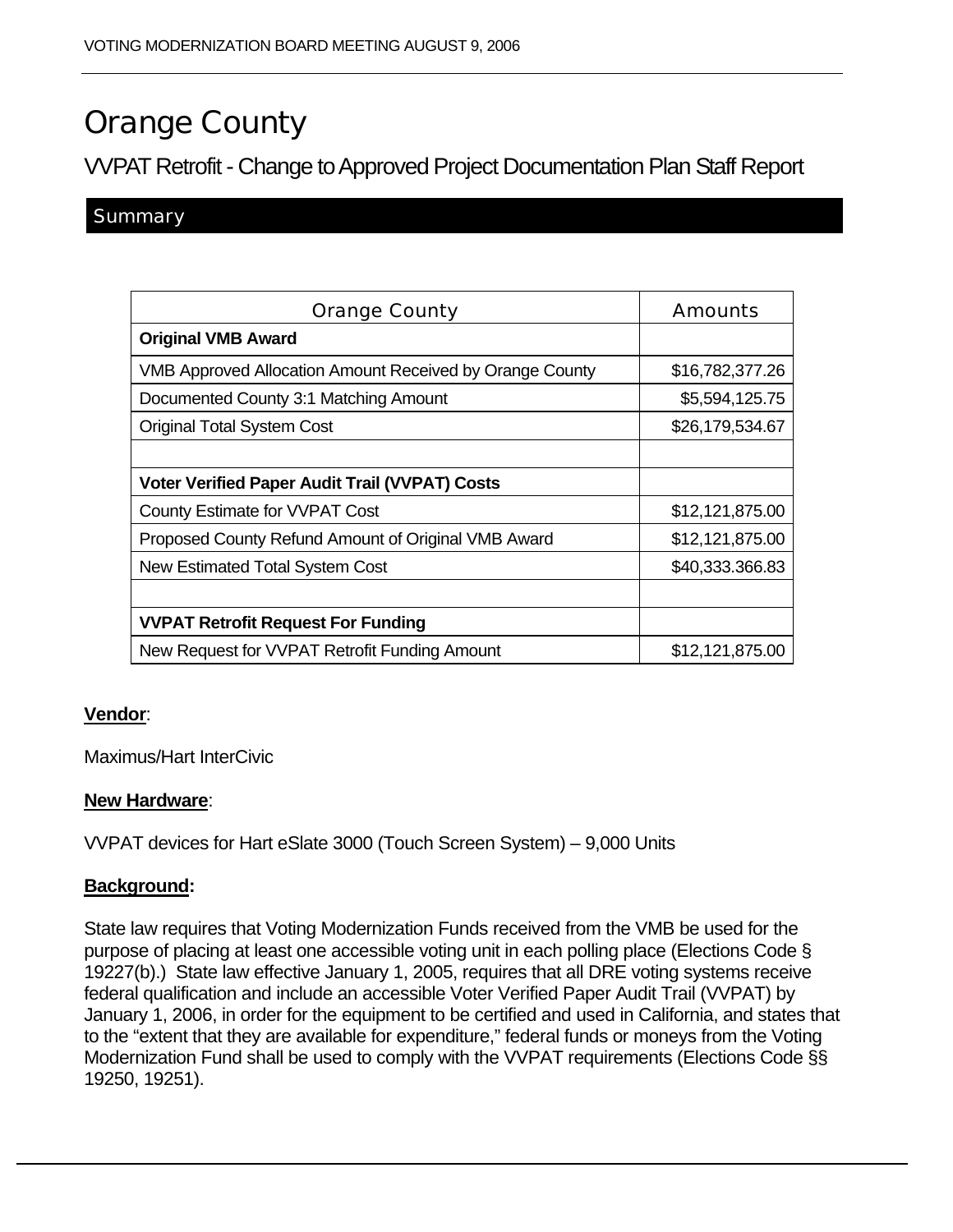Orange County VVPAT Retrofit – Change To Approved Project Documentation Plan Staff Report

The Help America Vote Act of 2002 (HAVA) specifies standards that voting systems must meet in order to comply with federal mandates. However, HAVA does not require that DRE voting systems come equipped with a VVPAT. The Secretary of State has received guidance from the Election Assistance Commission (EAC) that HAVA funds may not be used to retrofit an otherwise HAVA-compliant voting system with a VVPAT. A voting system that is equipped with a VVPAT at the time of its purchase, however, is an eligible HAVA expense because the VVPAT meets the federal voting system standard for a manual audit capacity.

HAVA Section 251(c)(1) allows a State to "use a requirements payment as reimbursement for costs incurred in obtaining voting equipment which meets the requirements of Section 301 if the State obtains the equipment after the regularly scheduled general election for Federal office held in November 2000."

The Secretary of State's Office received an opinion from the EAC that permits a county to remit funds it received through the Voting Modernization Bond Act and to receive a "retroactive payment," pursuant to Section 251(c)(1), to pay the costs of purchasing a HAVA Section 301 compliant voting system from HAVA resources received by the State.

# **Staff Report**:

At the July 16, 2003, meeting of the Voting Modernization Board, the Board approved Orange County's Project Documentation Plan and awarded funding for the reimbursement of the county's purchase of 9,000 Hart eSlate 3000 touch screen units, 1,750 Judge's controller units and 3 Hart Ballot Now optical scan ballot units. The county used this equipment at the March 2, 2004 Presidential Primary Election.

Orange County began its voting modernization plans before the state requirements for a VVPAT were enacted; however, due to the subsequent state requirement for all DREs to possess a VVPAT, the county retrofitted the 9,000 e-slate touch screens to include the required printer. These machines were used for the first time countywide during the June 6, 2006 Primary Election.

Orange County is requesting that the Board allow the county to return funds received from the VMB in order to qualify for retroactive reimbursement from HAVA for their purchase of a HAVA Section 301 complaint voting system and concurrently request funding from the VMB to fund their VVPAT retrofit costs.

Orange County would be required to refund the retrofit cost of \$12,121,875.00 to the Voting Modernization Fund (VMF) from the county's general fund before the county would be eligible for any VMB funding for the VVPAT retrofit or any retroactive reimbursement from HAVA Section 301. Once the refund for the retrofit cost has been received and deposited back into the VMF and confirmation of that deposit has been received from the State Controller's Office, the VMB would notify Orange County and the Secretary of State's HAVA coordinator that the deposit has been completed.